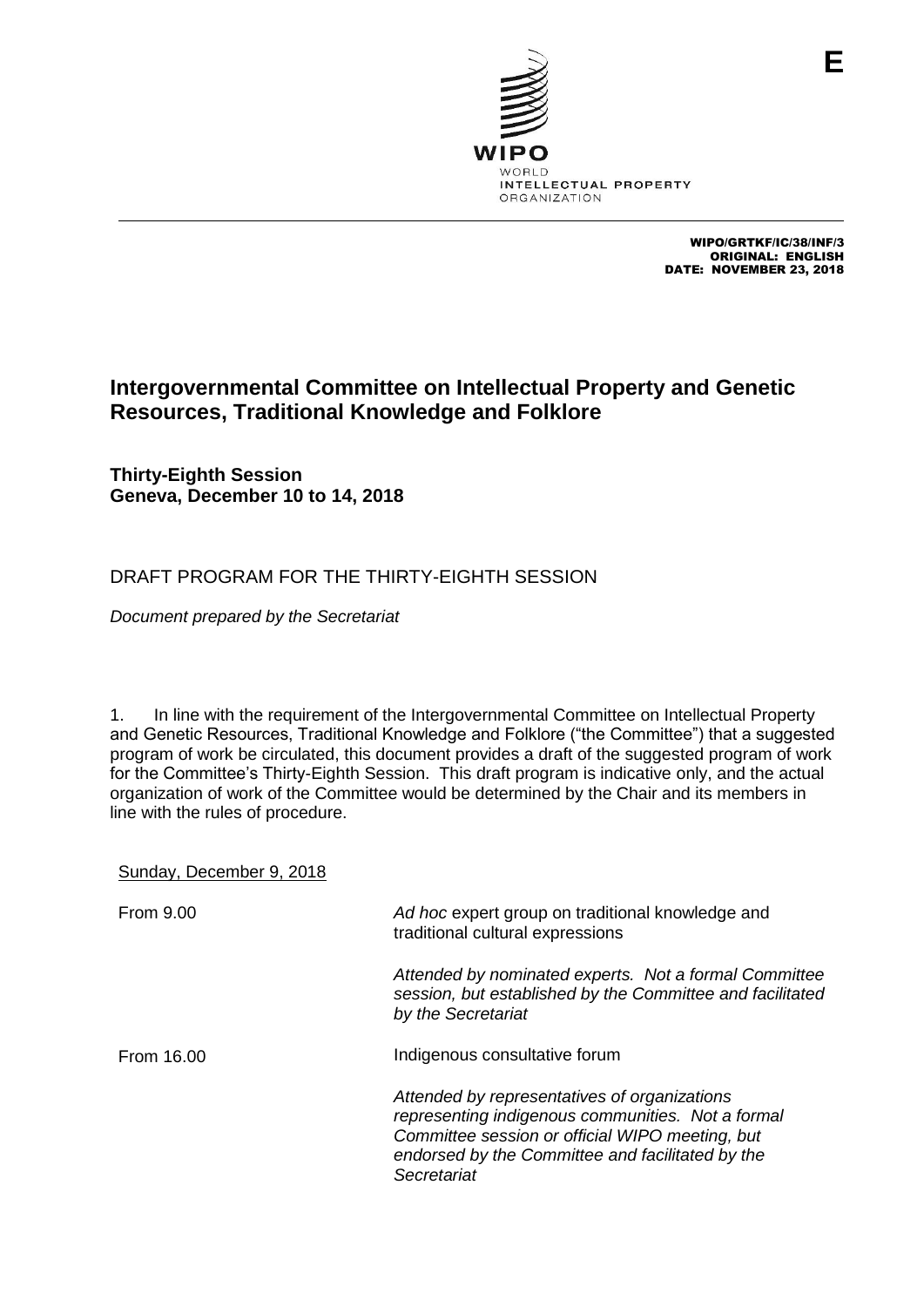## Monday, December 10, 2018

| $10.00 - 13.00$ | Item 1:   | Opening of the Session                                                                                                                                                                                                                                                                                                                                                   |
|-----------------|-----------|--------------------------------------------------------------------------------------------------------------------------------------------------------------------------------------------------------------------------------------------------------------------------------------------------------------------------------------------------------------------------|
|                 | Item 2:   | Adoption of the Agenda<br>WIPO/GRTKF/IC/38/1 Prov. 2<br>WIPO/GRTKF/IC/38/INF/2<br>WIPO/GRTKF/IC/38/INF/3                                                                                                                                                                                                                                                                 |
|                 | Item 3:   | Adoption of the Report of the Thirty-Sixth<br>Session<br>WIPO/GRTKF/IC/36/11 Prov. 2                                                                                                                                                                                                                                                                                     |
|                 | Item 4:   | Adoption of the Report of the Thirty-Seventh<br>Session<br>WIPO/GRTKF/IC/37/17 Prov. 2                                                                                                                                                                                                                                                                                   |
|                 | Item $5:$ | Accreditation of Certain Organizations<br>WIPO/GRTKF/IC/38/2                                                                                                                                                                                                                                                                                                             |
|                 | Item 6:   | Participation of Indigenous and Local<br>Communities<br><b>Voluntary Fund</b><br>WIPO/GRTKF/IC/38/3 Rev.<br>WIPO/GRTKF/IC/38/INF/4<br>WIPO/GRTKF/IC/38/INF/6<br>Panel of Indigenous and Local Communities<br>Not a formal part of the Committee session,<br>but reported on in the session's report<br>WIPO/GRTKF/IC/38/INF/5                                            |
|                 | Item 8:   | <b>Traditional Knowledge/Traditional Cultural</b><br>Expressions<br>WIPO/GRTKF/IC/38/4<br>WIPO/GRTKF/IC/38/5<br>WIPO/GRTKF/IC/38/6<br>WIPO/GRTKF/IC/38/7<br>WIPO/GRTKF/IC/38/8<br>WIPO/GRTKF/IC/38/9<br>WIPO/GRTKF/IC/38/10<br>WIPO/GRTKF/IC/38/11<br>WIPO/GRTKF/IC/38/12<br>WIPO/GRTKF/IC/38/13<br>WIPO/GRTKF/IC/38/14<br>WIPO/GRTKF/IC/38/15<br>WIPO/GRTKF/IC/38/INF/7 |
| $15.00 - 18.00$ | Item 7:   | Reporting on the Ad Hoc Expert Group on                                                                                                                                                                                                                                                                                                                                  |

*traditional knowledge and traditional cultural expressions*